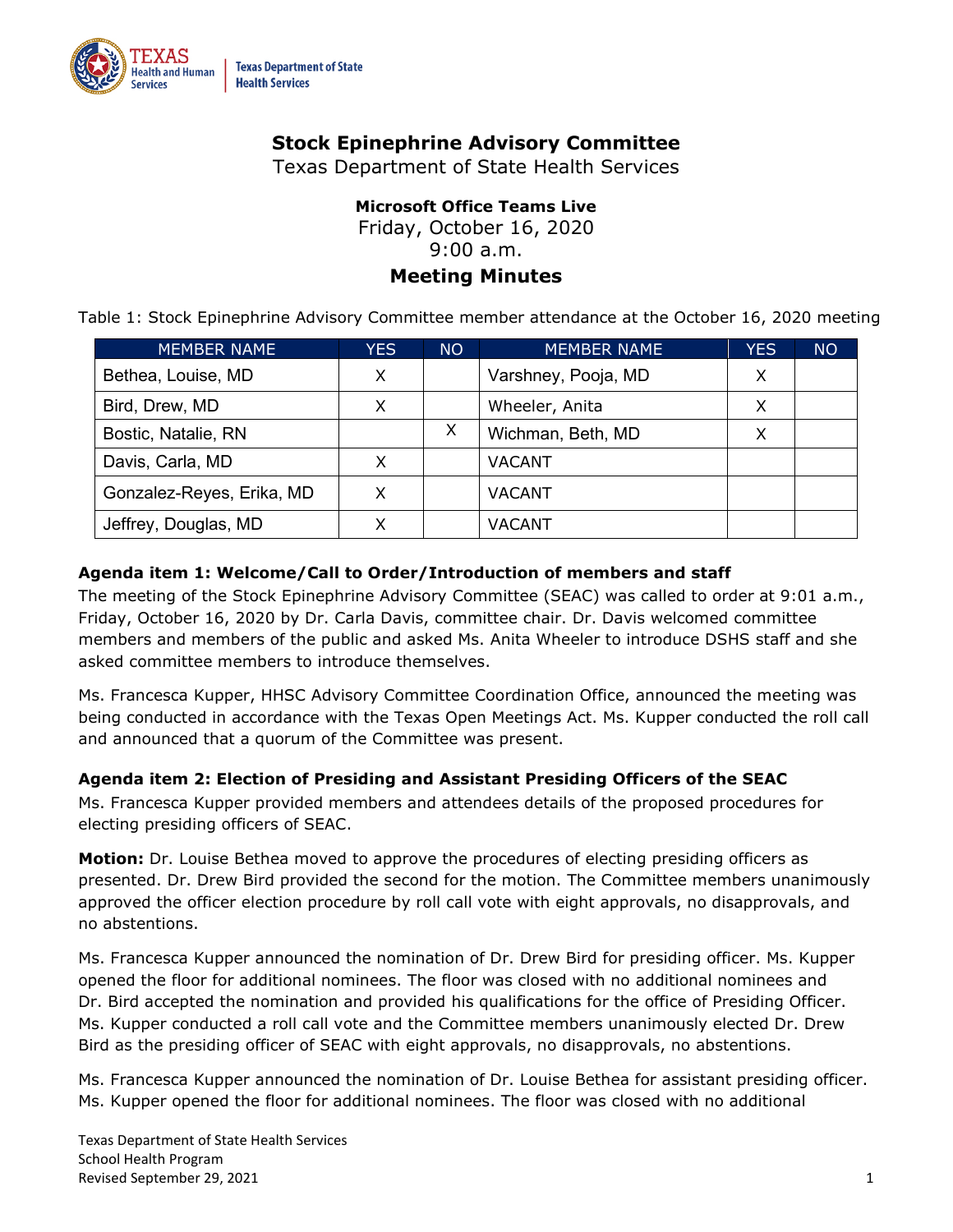

 nominees and Dr. Bethea accepted the nomination and provided her qualifications for the office of Assistant Presiding Officer. Ms. Kupper conducted a roll call vote and the Committee members unanimously elected Dr. Louise Bethea as the assistant presiding officer with eight approvals, no disapprovals, and no abstentions.

## **Agenda item 3: Approval of the minutes for the October 14, 2019 Stock Epinephrine Advisory Committee meeting.**

Dr. Carla Davis, Chair called for a motion to approve the October 14, 2019, meeting minutes.

 **Motion:** Dr. Drew Bird moved to approve the minutes from the October 14, 2019 meeting with edits as noted. Dr. Louise Bethea seconded the motion. The Committee members unanimously approved the minutes by voice vote, with eight approvals, no disapprovals, and no abstentions.

## **Agenda item 4: Discussion and recommendations related to resources for the SEAC Allergies and Anaphylaxis webpage.**

 Ms. Anita Wheeler led the discussion regarding recommendations related to resources for the SEAC Allergies and Anaphylaxis webpage. Highlights of member discussion included:

- • Ms. Wheeler stated that the website needs to have the latest information for schools to utilize, and she opened the discussion to the committee to provide additional resources.
- • Dr. Davis suggested resources and links to other organization that should be added to the webpage. Ms. Wheeler thanked Dr. Davis for the suggestions and stated that if there are specific resources to highlight on the webpage, the committee should email Ms. Crystal Beard and Ms. Wheeler with the link.

 Dr. Bird suggested adding a link to the American Academy of Pediatrics' anaphylaxis plan. Ms. Wheeler stated that members should email the School Health Program with additional resources.

## **Agenda item 5: Update from the Texas Department of State Health Services.**

 Ms. Anita Wheeler provided an update from the Texas Department of State Health Services and referenced a PowerPoint entitled "Epinephrine Auto-Injector Use in Texas Schools." Highlights of update and member discussion included:

- • Ms. Wheeler provided an update from DSHS and thanked the members for providing input on the Food Allergy Guidelines regarding Senate Bill 869. Ms. Wheeler stated that the guidelines are under final review.
- • Ms. Wheeler provided an overview of the 2019-2020 Epinephrine Auto-Injector Use in Texas Schools Report. Committee members provided suggestions on data they want to see in the final report. Committee members requested data on if individuals were transported to emergency medical services after an epinephrine auto-injector administration. Ms. Wheeler stated that one of the questions asked if individuals were transported to local emergency medical services and the results will be included in the final report. Dr. Bird asked if symptoms are recorded of the web form. Ms. Wheeler stated that there are symptoms listed, and she will send out a complete breakdown of the data once it is complete. Dr. Beth Wichman stated that an addendum may need to be added about what to do during the COVID-19 pandemic.
- • Ms. Wheeler stated that the draft rules for House Bill (HB) 2243, which is the stock asthma medication for school nurses, and HB 1849 and HB 4260, which relate to stock epinephrine in